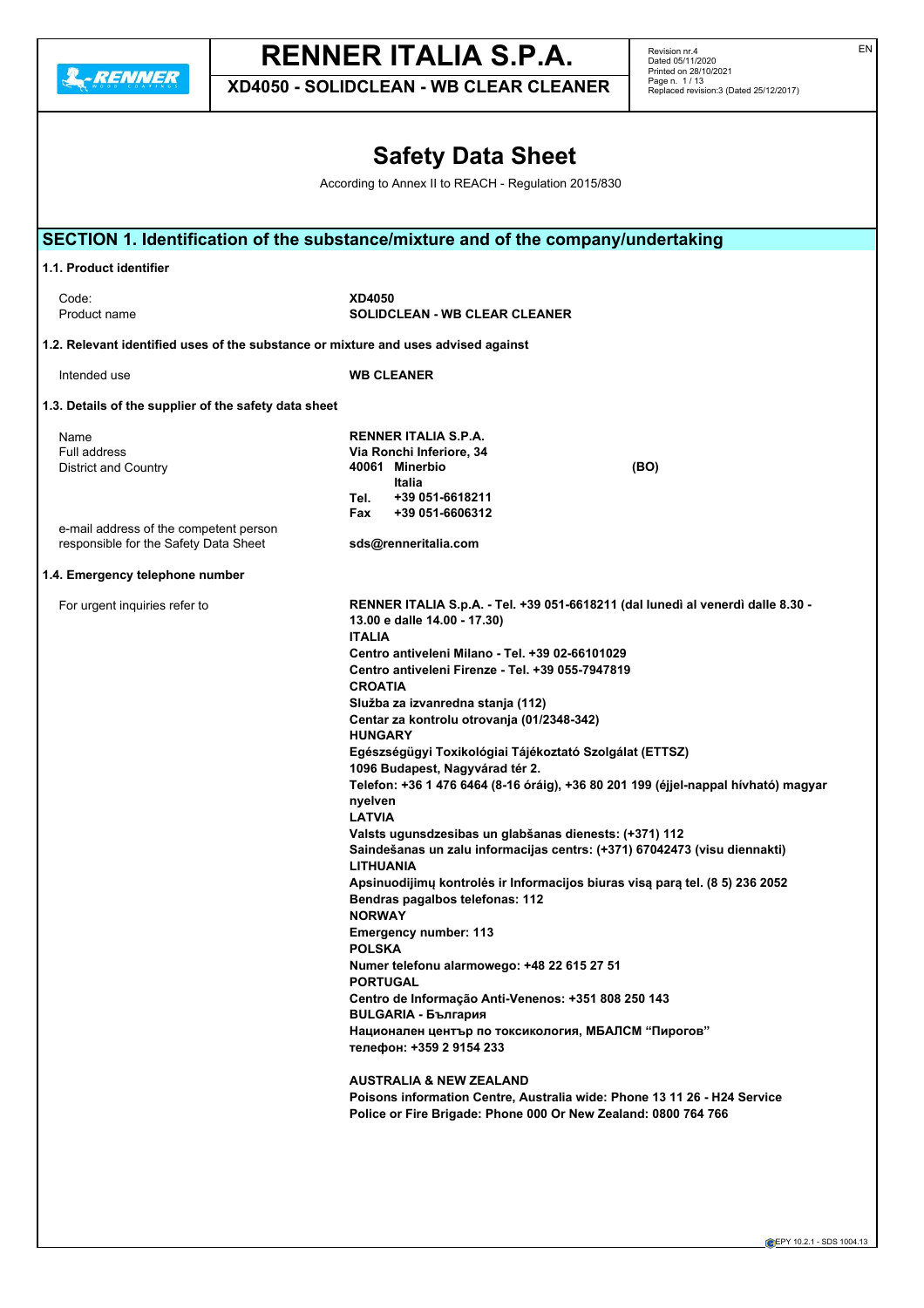

**XD4050 - SOLIDCLEAN - WB CLEAR CLEANER**

# **SECTION 2. Hazards identification**

|                                                      | SECTION 2. Hazards identification                                                         |                                                                                                                                                                                                                                                                                                                                                  |
|------------------------------------------------------|-------------------------------------------------------------------------------------------|--------------------------------------------------------------------------------------------------------------------------------------------------------------------------------------------------------------------------------------------------------------------------------------------------------------------------------------------------|
|                                                      | 2.1. Classification of the substance or mixture                                           |                                                                                                                                                                                                                                                                                                                                                  |
|                                                      |                                                                                           | The product is not classified as hazardous pursuant to the provisions set forth in EC Regulation 1272/2008 (CLP).<br>However, since the product contains hazardous substances in concentrations such as to be declared in section no. 3, it requires a safety<br>data sheet with appropriate information, compliant to (EU) Regulation 2015/830. |
|                                                      | Hazard classification and indication:                                                     |                                                                                                                                                                                                                                                                                                                                                  |
| 2.2. Label elements                                  |                                                                                           |                                                                                                                                                                                                                                                                                                                                                  |
|                                                      |                                                                                           | Hazard labelling pursuant to EC Regulation 1272/2008 (CLP) and subsequent amendments and supplements.                                                                                                                                                                                                                                            |
| Hazard pictograms:                                   |                                                                                           |                                                                                                                                                                                                                                                                                                                                                  |
| Signal words:                                        |                                                                                           |                                                                                                                                                                                                                                                                                                                                                  |
| Hazard statements:<br><b>EUH210</b><br><b>EUH208</b> | Safety data sheet available on request.<br>Contains:<br>May produce an allergic reaction. | Mixture of: 5-chloro-2-methyl-2h-isothiazol-3-one and 2-methyl-2h-isothiazol-3-one<br>methyl- 2H- isothiazol- 3-one (3:1)                                                                                                                                                                                                                        |
| Precautionary statements:                            |                                                                                           |                                                                                                                                                                                                                                                                                                                                                  |
| 2.3. Other hazards                                   |                                                                                           |                                                                                                                                                                                                                                                                                                                                                  |
|                                                      |                                                                                           | On the basis of available data, the product does not contain any PBT or vPvB in percentage $\geq$ than 0,1%.                                                                                                                                                                                                                                     |
|                                                      | <b>SECTION 3. Composition/information on ingredients</b>                                  |                                                                                                                                                                                                                                                                                                                                                  |
| 3.2. Mixtures                                        |                                                                                           |                                                                                                                                                                                                                                                                                                                                                  |
| Contains:                                            |                                                                                           |                                                                                                                                                                                                                                                                                                                                                  |
| Identification                                       | $x =$ Conc. %                                                                             | Classification 1272/2008 (CLP)                                                                                                                                                                                                                                                                                                                   |
|                                                      | DIPROPYLENE GLYCOL MONOMETHYL ETHER                                                       |                                                                                                                                                                                                                                                                                                                                                  |
| CAS                                                  | $34590 - 94 - 8$ $5 \le x \le 10$                                                         | Substance with a community workplace exposure limit.                                                                                                                                                                                                                                                                                             |
| ЕC                                                   | 252-104-2                                                                                 |                                                                                                                                                                                                                                                                                                                                                  |
| INDEX                                                |                                                                                           |                                                                                                                                                                                                                                                                                                                                                  |
| Reg. no.                                             | 01-2119450011-60-xxxx                                                                     |                                                                                                                                                                                                                                                                                                                                                  |
| PROPAN-2-OL                                          |                                                                                           |                                                                                                                                                                                                                                                                                                                                                  |
| CAS<br>EC                                            | $1 \leq x \leq 2$<br>67-63-0<br>200-661-7                                                 | Flam. Liq. 2 H225, Eye Irrit. 2 H319, STOT SE 3 H336                                                                                                                                                                                                                                                                                             |
| <b>INDEX</b>                                         | 603-117-00-0                                                                              |                                                                                                                                                                                                                                                                                                                                                  |
| Reg. no.                                             | 01-2119457558-25                                                                          |                                                                                                                                                                                                                                                                                                                                                  |
|                                                      |                                                                                           | Mixture of: 5-chloro-2-methyl-2h-isothiazol-3-one and 2-methyl-2h-isothiazol-3-one                                                                                                                                                                                                                                                               |
|                                                      | methyl-2H-isothiazol-3-one (3:1)                                                          |                                                                                                                                                                                                                                                                                                                                                  |
| CAS                                                  | $55965 - 84 - 9$ $0 \le x < 0.0015$                                                       | Acute Tox. 2 H310, Acute Tox. 2 H330, Acute Tox. 3 H301, Skin Corr. 1B H314,<br>Eye Dam. 1 H318, Skin Sens. 1 H317, Aquatic Acute 1 H400 M=100,<br>Aquatic Chronic 1 H410 M=10                                                                                                                                                                   |
| ЕC                                                   |                                                                                           |                                                                                                                                                                                                                                                                                                                                                  |
| <b>INDEX</b>                                         | 613-167-00-5                                                                              |                                                                                                                                                                                                                                                                                                                                                  |
| Reg. no.                                             | 01-2120764691-48-xxxx                                                                     |                                                                                                                                                                                                                                                                                                                                                  |
|                                                      | The full wording of hazard (H) phrases is given in section 16 of the sheet.               |                                                                                                                                                                                                                                                                                                                                                  |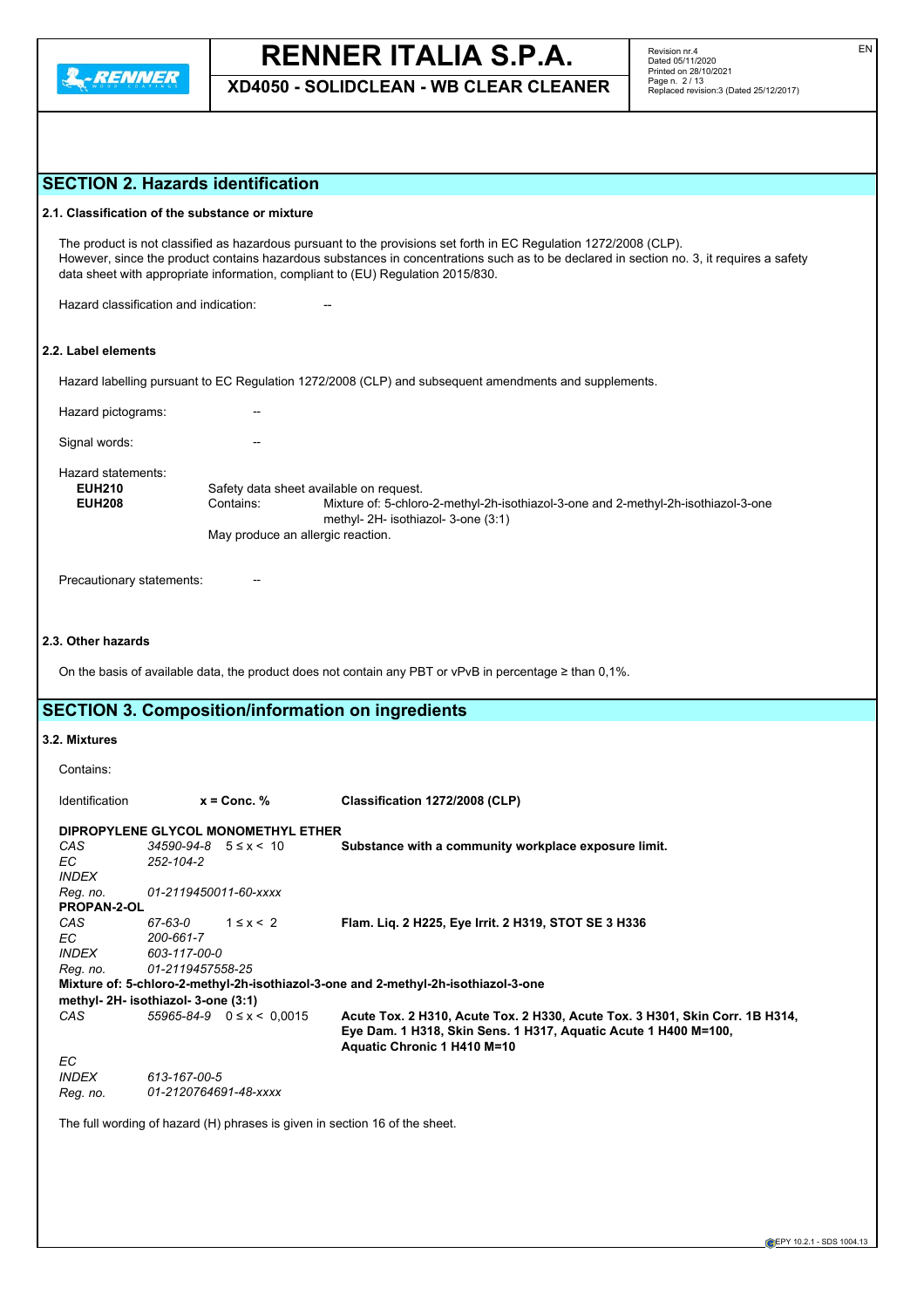

**XD4050 - SOLIDCLEAN - WB CLEAR CLEANER**

# **SECTION 4. First aid measures**

#### **4.1. Description of first aid measures**

EYES: Remove contact lenses, if present. Wash immediately with plenty of water for at least 30-60 minutes, opening the eyelids fully. Get medical advice/attention.

SKIN: Remove contaminated clothing. Rinse skin with a shower immediately. Get medical advice/attention.

INGESTION: Have the subject drink as much water as possible. Get medical advice/attention. Do not induce vomiting unless explicitly authorised by a doctor.

INHALATION: Get medical advice/attention immediately. Remove victim to fresh air, away from the accident scene. If the subject stops breathing, administer artificial respiration. Take suitable precautions for rescue workers.

# **4.2. Most important symptoms and effects, both acute and delayed**

Specific information on symptoms and effects caused by the product are unknown.

#### **4.3. Indication of any immediate medical attention and special treatment needed**

Information not available

# **SECTION 5. Firefighting measures**

#### **5.1. Extinguishing media**

SUITABLE EXTINGUISHING EQUIPMENT The extinguishing equipment should be of the conventional kind: carbon dioxide, foam, powder and water spray. UNSUITABLE EXTINGUISHING EQUIPMENT None in particular.

#### **5.2. Special hazards arising from the substance or mixture**

HAZARDS CAUSED BY EXPOSURE IN THE EVENT OF FIRE Do not breathe combustion products.

#### **5.3. Advice for firefighters**

#### GENERAL INFORMATION

Use jets of water to cool the containers to prevent product decomposition and the development of substances potentially hazardous for health. Always wear full fire prevention gear. Collect extinguishing water to prevent it from draining into the sewer system. Dispose of contaminated water used for extinction and the remains of the fire according to applicable regulations. SPECIAL PROTECTIVE EQUIPMENT FOR FIRE-FIGHTERS Normal fire fighting clothing i.e. fire kit (BS EN 469), gloves (BS EN 659) and boots (HO specification A29 and A30) in combination with

self-contained open circuit positive pressure compressed air breathing apparatus (BS EN 137).

# **SECTION 6. Accidental release measures**

### **6.1. Personal precautions, protective equipment and emergency procedures**

Block the leakage if there is no hazard.

Wear suitable protective equipment (including personal protective equipment referred to under Section 8 of the safety data sheet) to prevent any contamination of skin, eyes and personal clothing. These indications apply for both processing staff and those involved in emergency procedures.

#### **6.2. Environmental precautions**

The product must not penetrate into the sewer system or come into contact with surface water or ground water.

# **6.3. Methods and material for containment and cleaning up**

Collect the leaked product into a suitable container. Evaluate the compatibility of the container to be used, by checking section 10. Absorb the remainder with inert absorbent material.

Make sure the leakage site is well aired. Contaminated material should be disposed of in compliance with the provisions set forth in point 13.

# **6.4. Reference to other sections**

Any information on personal protection and disposal is given in sections 8 and 13.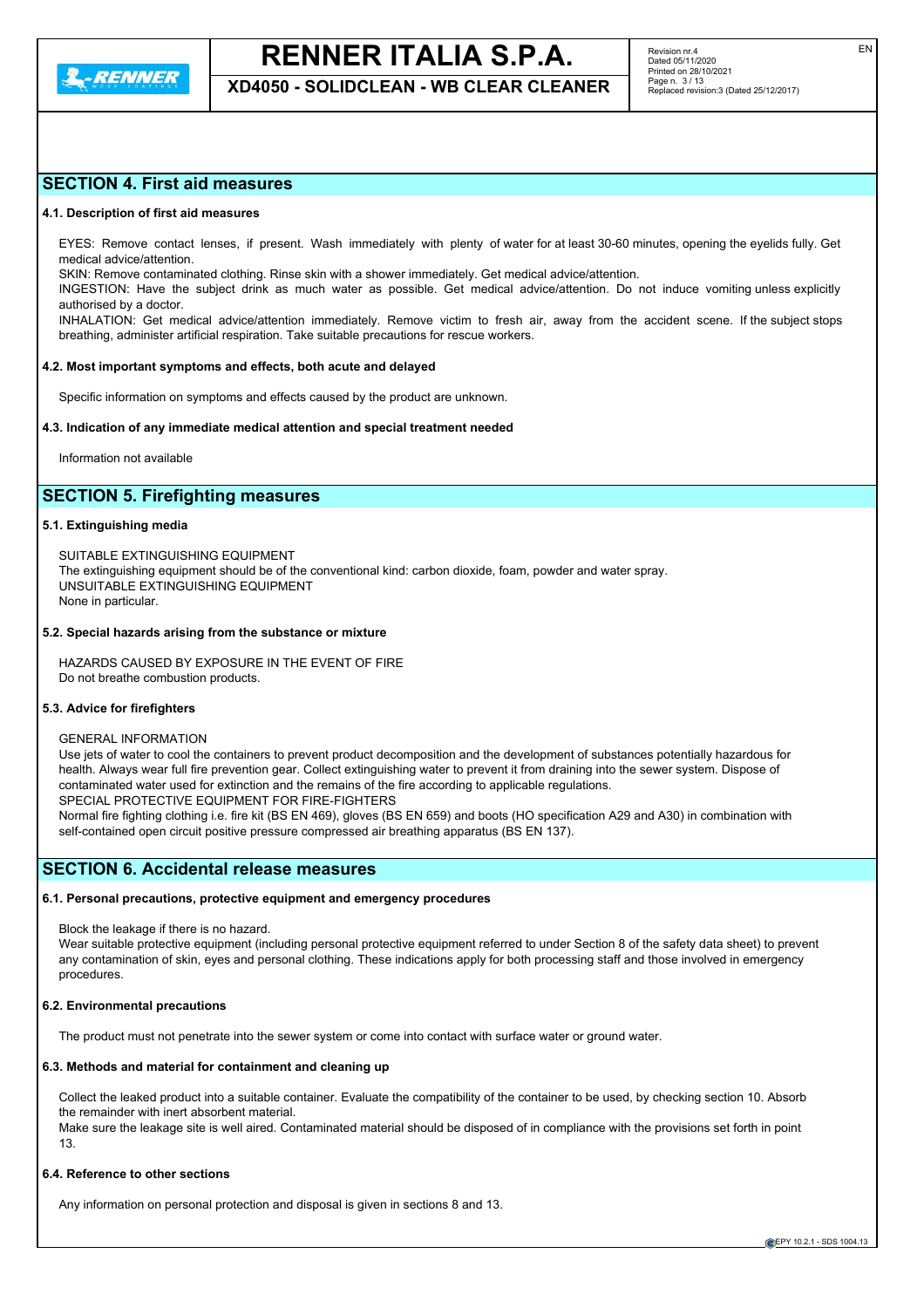

**XD4050 - SOLIDCLEAN - WB CLEAR CLEANER**

Revision nr.4 Dated 05/11/2020 Printed on 28/10/2021 Page n. 4 / 13 Replaced revision:3 (Dated 25/12/2017)

# **SECTION 7. Handling and storage**

# **7.1. Precautions for safe handling**

Keep away from heat, sparks and naked flames; do not smoke or use matches or lighters. Vapours may catch fire and an explosion may occur; vapour accumulation is therefore to be avoided by leaving windows and doors open and ensuring good cross ventilation. Without adequate ventilation, vapours may accumulate at ground level and, if ignited, catch fire even at a distance, with the danger of backfire. Avoid bunching of electrostatic charges. When performing transfer operations involving large containers, connect to an earthing system and wear antistatic footwear. Vigorous stirring and flow through the tubes and equipment may cause the formation and accumulation of electrostatic charges. In order to avoid the risk of fires and explosions, never use compressed air when handling. Open containers with caution as they may be pressurised. Do not eat, drink or smoke during use. Avoid leakage of the product into the environment.

### **7.2. Conditions for safe storage, including any incompatibilities**

Store only in the original container. Store the containers sealed, in a well ventilated place, away from direct sunlight. Store in a well ventilated place, keep far away from sources of heat, naked flames and sparks and other sources of ignition. Keep containers away from any incompatible materials, see section 10 for details.

#### **7.3. Specific end use(s)**

Information not available

# **SECTION 8. Exposure controls/personal protection**

# **8.1. Control parameters**

Regulatory References:

| <b>BGR</b> | България        | МИНИСТЕРСТВО НА ТРУДА И СОЦИАЛНАТА ПОЛИТИКА МИНИСТЕРСТВО НА<br>ЗДРАВЕОПАЗВАНЕТО НАРЕДБА No 13 от 30 декември 2003 г (4 Септември 2018г)                                                                                                                                                |
|------------|-----------------|----------------------------------------------------------------------------------------------------------------------------------------------------------------------------------------------------------------------------------------------------------------------------------------|
| <b>CZE</b> | Česká Republika | Nařízení vlády č. 246/2018 Sb. Nařízení vlády, kterým se mění nařízení vlády č. 361/2007 Sb.,<br>kterým se stanoví podmínky ochrany zdraví při práci, ve znění pozdějších předpisů                                                                                                     |
| <b>DEU</b> | Deutschland     | TRGS 900 - Seite 1 von 69 (Fassung 29.03.2019)- Liste der Arbeitsplatzgrenzwerte und<br>Kurzzeitwerte                                                                                                                                                                                  |
| <b>ESP</b> | España          | LÍMITES DE EXPOSICIÓN PROFESIONAL PARA AGENTES QUÍMICOS EN ESPAÑA 2019<br>(INSST)                                                                                                                                                                                                      |
| <b>EST</b> | Eesti           | Ohtlike kemikaalide ja neid sisaldavate materjalide kasutamise töötervishoiu ja tööohutuse<br>nõuded ning töökeskkonna keemiliste ohutegurite piirnormid [RT I, 17.10.2019, 1 - jõust.<br>17.01.2020]                                                                                  |
| <b>FRA</b> | France          | Valeurs limites d'exposition professionnelle aux agents chimiques en France. ED 984 - INRS                                                                                                                                                                                             |
| <b>GRC</b> | Ελλάδα          | ΕΦΗΜΕΡΙΔΑ ΤΗΣ ΚΥΒΕΡΝΗΣΕΩΣ - ΤΕΥΧΟΣ ΠΡΩΤΟ Αρ. Φύλλου 152 - 21 Αυγούστου 2018                                                                                                                                                                                                            |
| <b>HUN</b> | Magyarország    | A pénzügyminiszter 7/2018. (VIII. 29.) PM rendelete a munkahelyek kémiai biztonságáról szóló<br>25/2000. (IX. 30.) EüM-SZCSM együ, TTes rendelet módosításáról.                                                                                                                        |
| <b>HRV</b> | Hrvatska        | Pravilnik o zaštiti radnika od izloženosti opasnim kemikalijama na radu, graničnim vrijednostima<br>izloženosti i biološkim graničnim vrijednostima (NN 91/18)                                                                                                                         |
| <b>ITA</b> | Italia          | Decreto Legislativo 9 Aprile 2008, n.81                                                                                                                                                                                                                                                |
| LTU        | Lietuva         | LIETUVOS HIGIENOS NORMA HN 23:2011 "CHEMINIŲ MEDŽIAGŲ PROFESINIO POVEIKIO<br>RIBINIAI DYDŽIAI. MATAVIMO IR POVEIKIO VERTINIMO BENDRIEJI REIKALAVIMAI. Nr.<br>V-695/A1-272, 2018-06-12, paskelbta TAR 2018-06-15, i. k. 2018-09988                                                      |
| <b>LVA</b> | Latvija         | Kīmisko vielu aroda ekspozīcijas robežvērtības (AER) darba vides gaisā 2018                                                                                                                                                                                                            |
| <b>NOR</b> | Norge           | Fastsatt av Arbeids- og sosialdepartementet 21. august 2018 med hjemmel i lov 17. juni 2005 nr.<br>62 om arbeidsmiljø, arbeidstid, stillingsvern mv. (arbeidsmiljøloven) § 1-3, § 1-4 og § 4-5                                                                                         |
| <b>NLD</b> | Nederland       | Regeling van de Staatssecretaris van Sociale Zaken en Werkgelegenheid van 13 juli 2018,<br>2018-0000118517 tot wijziging van de Arbeidsomstandighedenregeling in verband met de<br>implementatie van Richtlijn 2017/164 in Bijlage XIII                                                |
| <b>PRT</b> | Portugal        | Ministério da Economia e do Emprego Consolida as prescrições mínimas em matéria de<br>protecção dos trabalhadores contra os riscos para a segurança e a saúde devido à exposição a<br>agentes químicos no trabalho - Diário da República, 1.ª série - N.º 111 - 11 de junho de 2018    |
| <b>POL</b> | Polska          | ROZPORZĄDZENIE MINISTRA RODZINY, PRACY I POLITYKI SPOŁECZNEJ z dnia 12<br>czerwca 2018 r                                                                                                                                                                                               |
| <b>ROU</b> | România         | HOTĂRÂRE nr. 584 din 2 august 2018 pentru modificarea Hotărârii Guvernului nr. 1.218/2006<br>privind stabilirea cerințelor minime de securitate și sănătate în muncă pentru asigurarea protecției<br>lucrătorilor împotriva riscurilor legate de prezența agenților chimici            |
| <b>SVK</b> | Slovensko       | Nariadenie vlády č. 33/2018 Z. z. Nariadenie vlády Slovenskej republiky, ktorým sa mení a dopĺňa<br>nariadenie vlády Slovenskej republiky č. 355/2006 Z. z. o ochrane zamestnancov pred rizikami<br>súvisiacimi s expozíciou chemickým faktorom pri práci v znení neskorších predpisov |
| <b>SVN</b> | Slovenija       | Uradni list Republike Slovenije 20.12.2019 - Uradnem listu RS št. 78/19 -PRAVILNIK o varovanju<br>delavcev pred tveganji zaradi izpostavljenosti kemičnim snovem pri delu                                                                                                              |
|            |                 |                                                                                                                                                                                                                                                                                        |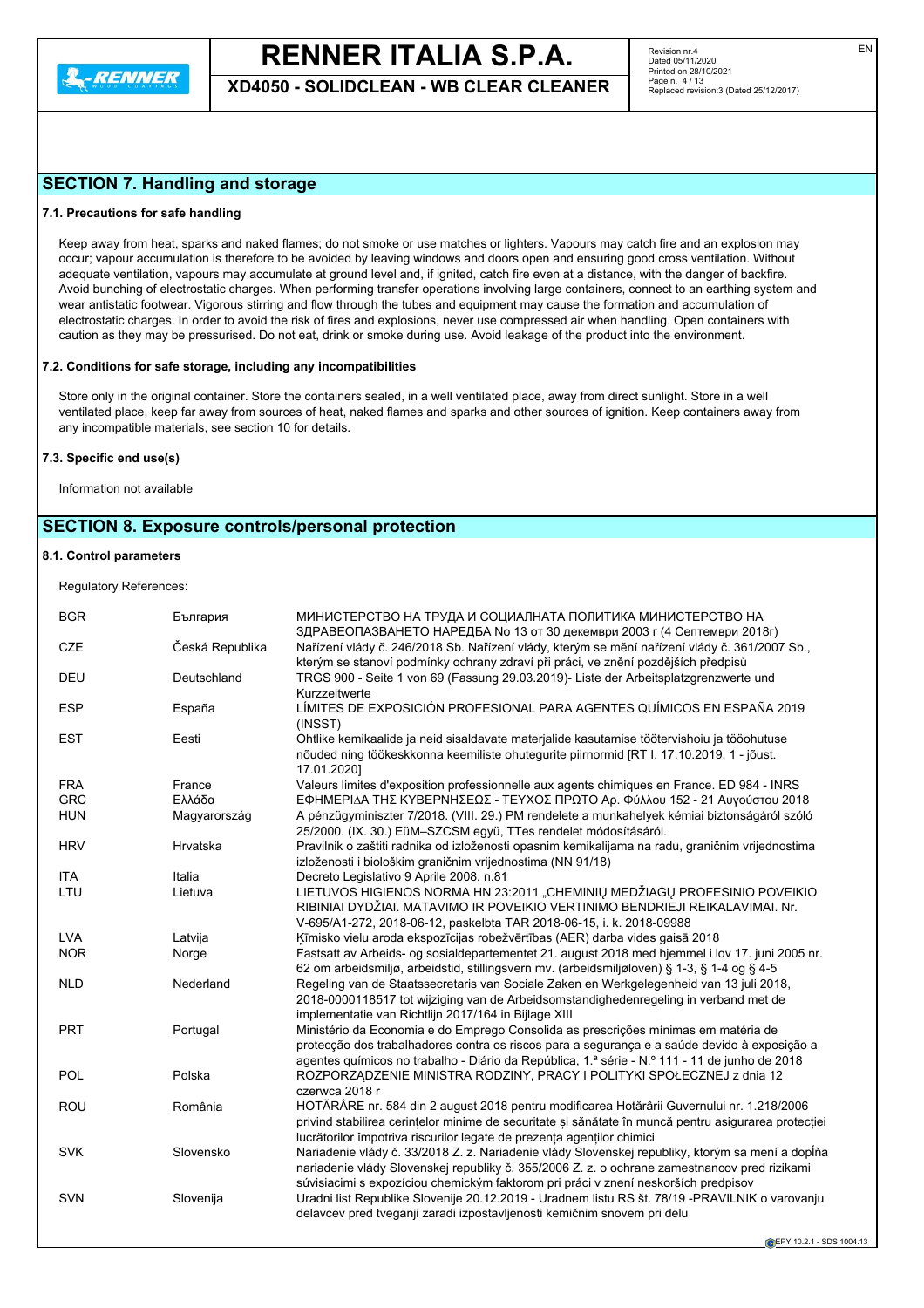**XD4050 - SOLIDCLEAN - WB CLEAR CLEANER**

Revision nr.4 Dated 05/11/2020 Printed on 28/10/2021 Page n. 5 / 13 Replaced revision:3 (Dated 25/12/2017)

# **SECTION 8. Exposure controls/personal protection** ... / >>

| TUR | Türkive          | 12.08.2013 Tarihli, 28733 Sayılı, Kimyasal Maddelerle Çalışmalarda Sağlık ve Güvenlik Önlemleri |
|-----|------------------|-------------------------------------------------------------------------------------------------|
|     |                  | Hakkında Yönetmelik                                                                             |
| GBR | United Kingdom   | EH40/2005 Workplace exposure limits (Third edition, published 2018)                             |
| EU  | OEL EU           | Directive (EU) 2019/1831; Directive (EU) 2019/130; Directive (EU) 2019/983; Directive (EU)      |
|     |                  | 2017/2398; Directive (EU) 2017/164; Directive 2009/161/EU; Directive 2006/15/EC; Directive      |
|     |                  | 2004/37/EC; Directive 2000/39/EC; Directive 98/24/EC; Directive 91/322/EEC.                     |
|     | <b>TLV-ACGIH</b> | ACGIH 2020                                                                                      |

# **DIPROPYLENE GLYCOL MONOMETHYL ETHER**

| <b>Threshold Limit Value</b>                    |            |                      |          |            |            |                    |                        |         |          |
|-------------------------------------------------|------------|----------------------|----------|------------|------------|--------------------|------------------------|---------|----------|
| <b>Type</b>                                     | Country    | TWA/8h               |          | STEL/15min |            |                    | Remarks / Observations |         |          |
|                                                 |            | mg/m3                | ppm      | mg/m3      | ppm        |                    |                        |         |          |
| <b>TLV</b>                                      | <b>BGR</b> | 308                  | 50       |            |            | <b>SKIN</b>        |                        |         |          |
| <b>TLV</b>                                      | <b>CZE</b> | 270                  | 43,74    | 550        | 89,1       | <b>SKIN</b>        |                        |         |          |
| <b>AGW</b>                                      | <b>DEU</b> | 310                  | 50       | 310        | 50         |                    |                        |         |          |
| <b>MAK</b>                                      | DEU        | 310                  | 50       | 310        | 50         |                    |                        |         |          |
| <b>VLA</b>                                      | <b>ESP</b> | 308                  | 50       |            |            | <b>SKIN</b>        |                        |         |          |
| <b>TLV</b>                                      | <b>EST</b> | 308                  | 50       |            |            | <b>SKIN</b>        |                        |         |          |
| <b>VLEP</b>                                     | <b>FRA</b> | 308                  | 50       |            |            | <b>SKIN</b>        |                        |         |          |
| <b>TLV</b>                                      | <b>GRC</b> | 600                  | 100      | 900        | 150        |                    |                        |         |          |
| <b>AK</b>                                       | <b>HUN</b> | 308                  |          |            |            |                    |                        |         |          |
| <b>GVI/KGVI</b>                                 | <b>HRV</b> | 308                  | 50       |            |            | <b>SKIN</b>        |                        |         |          |
| <b>VLEP</b>                                     | <b>ITA</b> | 308                  | 50       |            |            | <b>SKIN</b>        |                        |         |          |
| <b>RD</b>                                       | LTU        | 300                  | 50       | 450        | 75         | <b>SKIN</b>        |                        |         |          |
| <b>RV</b>                                       | <b>LVA</b> | 308                  | 50       |            |            | <b>SKIN</b>        |                        |         |          |
| <b>TLV</b>                                      | <b>NOR</b> | 300                  | 50       |            |            | <b>SKIN</b>        |                        |         |          |
| <b>TGG</b>                                      | <b>NLD</b> | 300                  |          |            |            |                    |                        |         |          |
| <b>VLE</b>                                      | PRT        | 308                  | 50       |            |            | <b>SKIN</b>        |                        |         |          |
| NDS/NDSCh                                       | POL        | 240                  |          | 480        |            | <b>SKIN</b>        |                        |         |          |
| <b>TLV</b>                                      | <b>ROU</b> | 308                  | 50       |            |            | <b>SKIN</b>        |                        |         |          |
| <b>NPEL</b>                                     | <b>SVK</b> | 308                  | 50       |            |            | <b>SKIN</b>        |                        |         |          |
| <b>MV</b>                                       | <b>SVN</b> | 308                  | 50       |            |            | <b>SKIN</b>        |                        |         |          |
| <b>ESD</b>                                      | <b>TUR</b> | 308                  | 50       |            |            | <b>SKIN</b>        |                        |         |          |
| WEL                                             | <b>GBR</b> | 308                  | 50       |            |            | <b>SKIN</b>        |                        |         |          |
| <b>OEL</b>                                      | EU         | 308                  | 50       |            |            | <b>SKIN</b>        |                        |         |          |
| <b>TLV-ACGIH</b>                                |            | 606                  | 100      | 909        | 150        | <b>SKIN</b>        |                        |         |          |
| <b>Predicted no-effect concentration - PNEC</b> |            |                      |          |            |            |                    |                        |         |          |
| Normal value in fresh water                     |            |                      |          |            |            |                    | 19                     | mg/l    |          |
| Normal value in marine water                    |            |                      |          |            |            |                    | 1,9                    | mg/l    |          |
| Normal value for fresh water sediment           |            |                      |          |            |            |                    | 70,2                   | mg/kg   |          |
| Normal value for marine water sediment          |            |                      |          |            |            |                    | 7,02                   | mg/kg   |          |
| Normal value for water, intermittent release    |            |                      |          |            |            |                    | 190                    | mg/l    |          |
| Normal value of STP microorganisms              |            |                      |          |            |            |                    | 4168                   | mq/     |          |
| Normal value for the terrestrial compartment    |            |                      |          |            |            |                    | 2,74                   | mg/kg   |          |
| Health - Derived no-effect level - DNEL / DMEL  |            |                      |          |            |            |                    |                        |         |          |
|                                                 |            | Effects on consumers |          |            |            | Effects on workers |                        |         |          |
| Route of exposure                               | Acute      | Acute                |          | Chronic    | Chronic    | Acute              | Acute                  | Chronic | Chronic  |
|                                                 | local      |                      | systemic | local      | systemic   | local              | systemic               | local   | systemic |
| Oral                                            |            |                      |          |            | 36         |                    |                        |         |          |
|                                                 |            |                      |          |            | mg/kg bw/d |                    |                        |         |          |
| Inhalation                                      |            |                      |          |            | 37,2       |                    |                        |         | 308      |
|                                                 |            |                      |          |            | mg/m3      |                    |                        |         | mg/m3    |
| Skin                                            |            |                      |          |            | 121        |                    |                        |         | 283      |
|                                                 |            |                      |          |            | mg/kg bw/d |                    |                        |         | mg/kg    |
|                                                 |            |                      |          |            |            |                    |                        |         | bw/d     |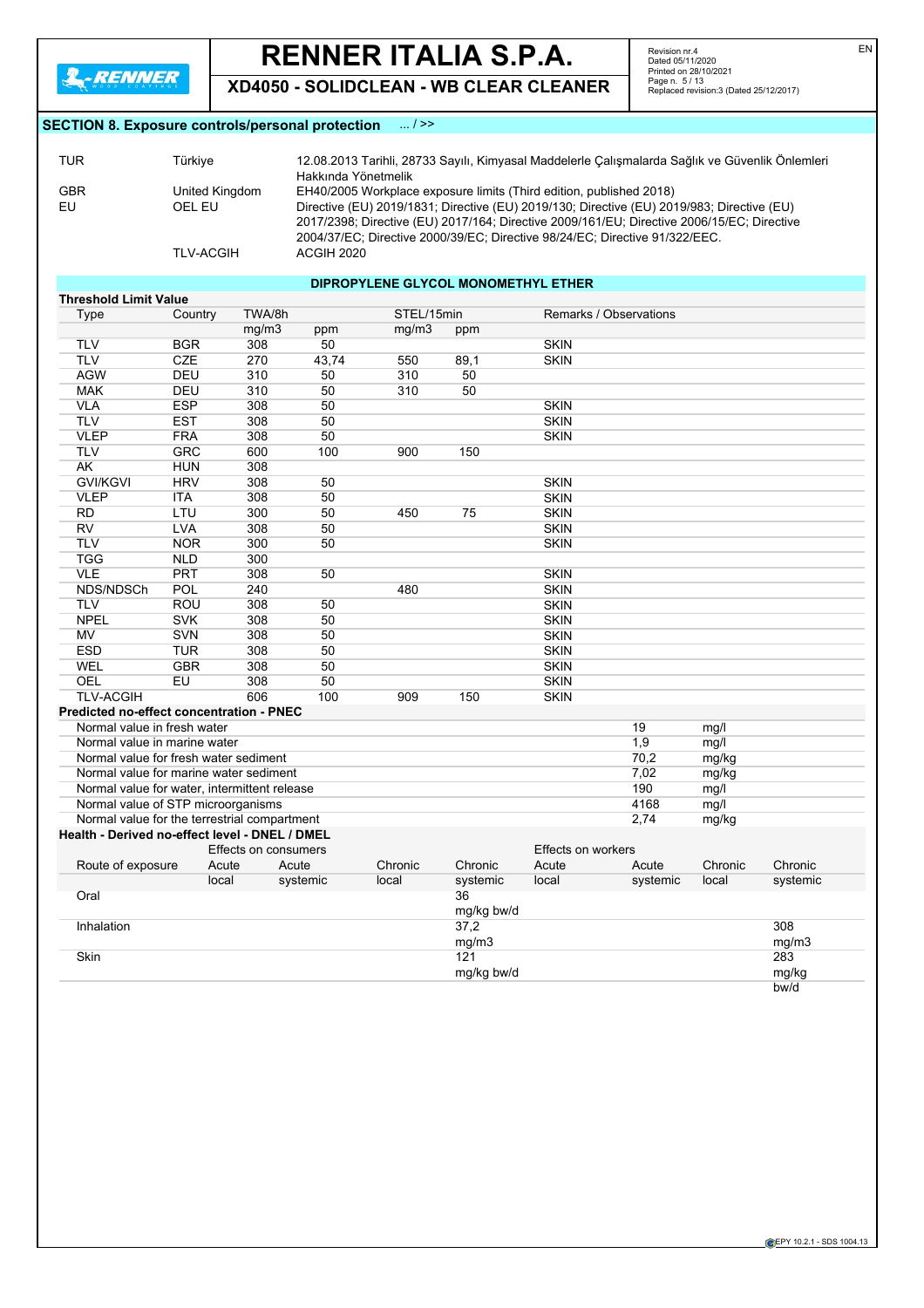**XD4050 - SOLIDCLEAN - WB CLEAR CLEANER**

Revision nr.4<br>Dated 05/11/2020<br>Printed on 28/10/2021<br>Page n. 6 / 13<br>Replaced revision:3 (Dated 25/12/2017)

# **SECTION 8. Exposure controls/personal protection** ... / >>

|                                                       |            |                      |          |            | <b>PROPAN-2-OL</b> |                        |          |            |          |
|-------------------------------------------------------|------------|----------------------|----------|------------|--------------------|------------------------|----------|------------|----------|
| <b>Threshold Limit Value</b>                          |            |                      |          |            |                    |                        |          |            |          |
| Type                                                  | Country    | TWA/8h               |          | STEL/15min |                    | Remarks / Observations |          |            |          |
|                                                       |            | mg/m3                | ppm      | mg/m3      | ppm                |                        |          |            |          |
| <b>TLV</b>                                            | <b>BGR</b> | 980                  |          | 1225       |                    |                        |          |            |          |
| <b>TLV</b>                                            | CZE        | 500                  | 200      | 1000       | 400                |                        |          |            |          |
| <b>AGW</b>                                            | DEU        | 500                  | 200      | 1000       | 400                |                        |          |            |          |
| <b>MAK</b>                                            | DEU        | 500                  | 200      | 1000       | 400                |                        |          |            |          |
| <b>VLA</b>                                            | <b>ESP</b> | 500                  | 200      | 1000       | 400                |                        |          |            |          |
| <b>TLV</b>                                            | <b>EST</b> | 350                  | 150      | 600        | 250                |                        |          |            |          |
| <b>VLEP</b>                                           | <b>FRA</b> |                      |          | 980        | 400                |                        |          |            |          |
| <b>TLV</b>                                            | <b>GRC</b> | 980                  | 400      | 1225       | 500                |                        |          |            |          |
| <b>AK</b>                                             | <b>HUN</b> | 500                  |          | 1000       |                    | <b>SKIN</b>            |          |            |          |
| <b>GVI/KGVI</b>                                       | <b>HRV</b> | 999                  | 400      | 1250       | 500                |                        |          |            |          |
| <b>RD</b>                                             | LTU        | 350                  | 150      | 600        | 250                |                        |          |            |          |
| RV                                                    | <b>LVA</b> | 350                  |          | 600        |                    |                        |          |            |          |
| <b>TLV</b>                                            | <b>NOR</b> | 245                  | 100      |            |                    |                        |          |            |          |
| <b>TGG</b>                                            | <b>NLD</b> | 650                  |          |            |                    |                        |          |            |          |
| NDS/NDSCh                                             | <b>POL</b> | 900                  |          | 1200       |                    | <b>SKIN</b>            |          |            |          |
| <b>TLV</b>                                            | <b>ROU</b> | 200                  | 81       | 500        | 203                |                        |          |            |          |
| <b>NPEL</b>                                           | <b>SVK</b> | 500                  | 200      | 1000       | 400                |                        |          |            |          |
| <b>MV</b>                                             | <b>SVN</b> | 500                  | 200      | 2000       | 800                |                        |          |            |          |
| <b>WEL</b>                                            | <b>GBR</b> | 999                  | 400      | 1250       | 500                |                        |          |            |          |
| <b>TLV-ACGIH</b>                                      |            | 492                  | 200      | 983        | 400                |                        |          |            |          |
| Predicted no-effect concentration - PNEC              |            |                      |          |            |                    |                        |          |            |          |
| Normal value in fresh water                           |            |                      |          |            |                    |                        | 140,9    | mg/l       |          |
| Normal value in marine water                          |            |                      |          |            |                    |                        | 140,9    | mg/l       |          |
| Normal value for fresh water sediment                 |            |                      |          |            |                    |                        | 552      | mg/kg      |          |
| Normal value for marine water sediment                |            |                      |          |            |                    |                        | 552      | mg/kg      |          |
| Normal value for water, intermittent release          |            |                      |          |            |                    |                        | 140,9    | mg/l       |          |
| Normal value of STP microorganisms                    |            |                      |          |            |                    |                        | 2251     | mg/l       |          |
| Normal value for the food chain (secondary poisoning) |            |                      |          |            |                    |                        | 160      | mg/kg      |          |
| Normal value for the terrestrial compartment          |            |                      |          |            |                    |                        | 28       | mg/kg      |          |
| Health - Derived no-effect level - DNEL / DMEL        |            |                      |          |            |                    |                        |          |            |          |
|                                                       |            | Effects on consumers |          |            |                    | Effects on workers     |          |            |          |
| Route of exposure                                     | Acute      | Acute                |          | Chronic    | Chronic            | Acute                  | Acute    | Chronic    | Chronic  |
|                                                       | local      |                      | systemic | local      | systemic           | local                  | systemic | local      | systemic |
| Oral                                                  |            |                      |          | <b>VND</b> | 26                 |                        |          |            |          |
|                                                       |            |                      |          |            | mg/kg              |                        |          |            |          |
| Inhalation                                            |            |                      |          | <b>VND</b> | 89                 |                        |          | <b>VND</b> | 500      |
|                                                       |            |                      |          |            | mg/m3              |                        |          |            | mg/m3    |
| Skin                                                  |            |                      |          | <b>VND</b> | 319                |                        |          | <b>VND</b> | 888      |
|                                                       |            |                      |          |            | mg/kg              |                        |          |            | mg/kg    |

# **Mixture of: 5-chloro-2-methyl-2h-isothiazol-3-one and 2-methyl-2h-isothiazol-3-one methyl- 2H- isothiazol- 3-one (3:1)**

| <b>Threshold Limit Value</b>                   |                                              |                      |            |            |            |                        |          |         |          |
|------------------------------------------------|----------------------------------------------|----------------------|------------|------------|------------|------------------------|----------|---------|----------|
| Type                                           | Country                                      | TWA/8h               |            | STEL/15min |            | Remarks / Observations |          |         |          |
|                                                |                                              | mg/m3                | ppm        | mq/m3      | ppm        |                        |          |         |          |
| <b>AGW</b>                                     | DEU                                          | 0,2                  |            |            |            | <b>INHAL</b>           |          |         |          |
| MV                                             | <b>SVN</b>                                   | 0.05                 |            |            |            |                        |          |         |          |
| Predicted no-effect concentration - PNEC       |                                              |                      |            |            |            |                        |          |         |          |
|                                                | Normal value in fresh water                  |                      |            |            |            |                        | 0,00339  | mg/l    |          |
|                                                | Normal value in marine water                 |                      |            |            |            |                        | 0.00339  | mg/l    |          |
|                                                | Normal value for water, intermittent release |                      |            |            |            |                        | 0.00339  | mg/l    |          |
|                                                | Normal value of STP microorganisms           |                      |            |            |            |                        | 0,23     | mg/l    |          |
| Health - Derived no-effect level - DNEL / DMEL |                                              |                      |            |            |            |                        |          |         |          |
|                                                |                                              | Effects on consumers |            |            |            | Effects on workers     |          |         |          |
| Route of exposure                              | Acute                                        | Acute                |            | Chronic    | Chronic    | Acute                  | Acute    | Chronic | Chronic  |
|                                                | local                                        |                      | systemic   | local      | systemic   | local                  | systemic | local   | systemic |
| Oral                                           |                                              | 0,11                 |            |            | 0.09       |                        |          |         |          |
|                                                |                                              |                      | mg/kg bw/d |            | mg/kg bw/d |                        |          |         |          |
| Inhalation                                     | 0,02                                         |                      |            | 0.04       |            | 0,04                   |          | 0,02    |          |
|                                                | mq/m3                                        |                      |            | mg/m3      |            | mq/m3                  |          | mg/m3   |          |

Legend:

 $(C)$  = CEILING ; INHAL = Inhalable Fraction ; RESP = Respirable Fraction ; THORA = Thoracic Fraction.

VND = hazard identified but no DNEL/PNEC available ; NEA = no exposure expected ; NPI = no hazard identified.

EN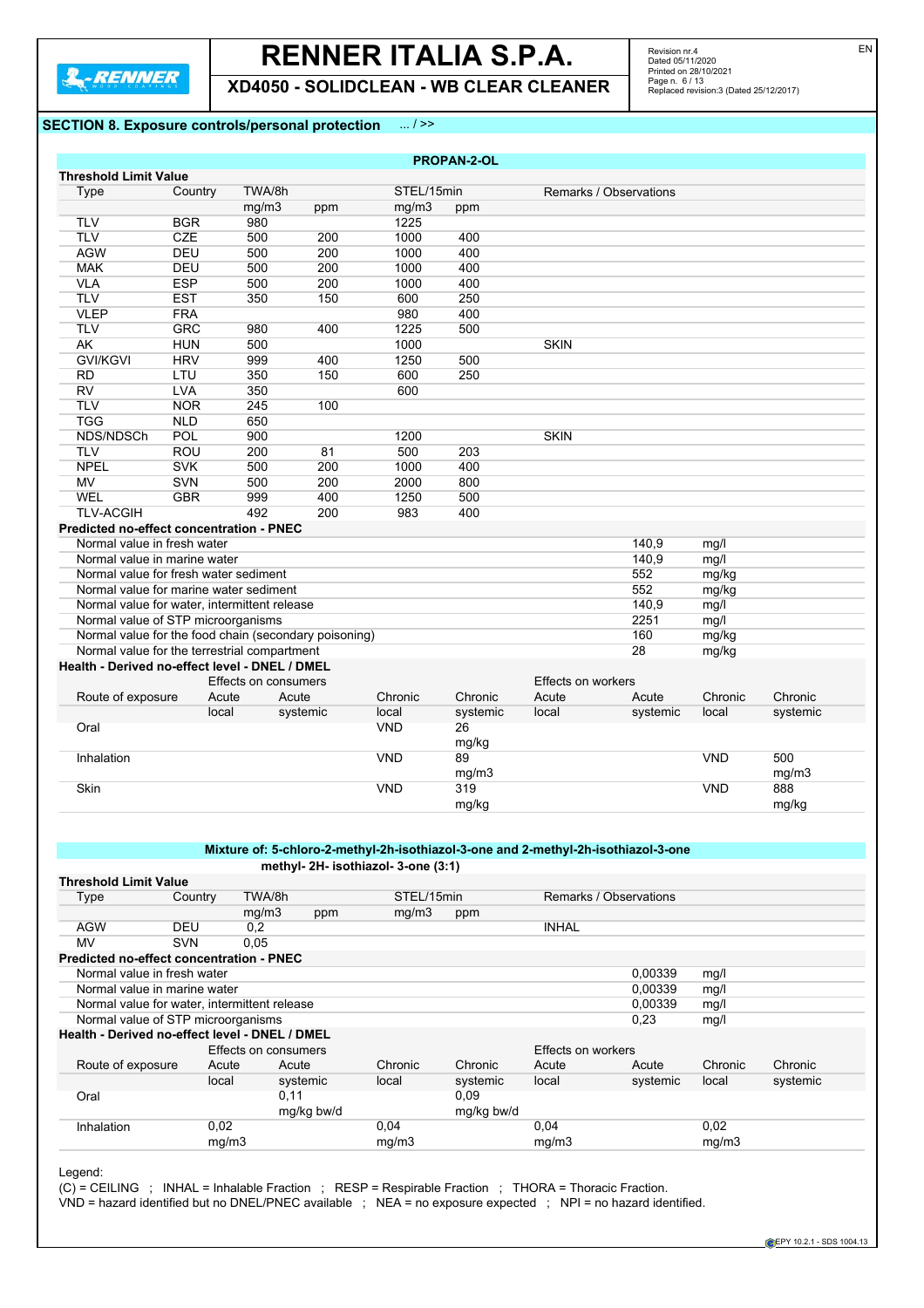

**XD4050 - SOLIDCLEAN - WB CLEAR CLEANER**

# **SECTION 8. Exposure controls/personal protection** ... / >>

# **8.2. Exposure controls**

As the use of adequate technical equipment must always take priority over personal protective equipment, make sure that the workplace is well aired through effective local aspiration.

When choosing personal protective equipment, ask your chemical substance supplier for advice.

Personal protective equipment must be CE marked, showing that it complies with applicable standards.

HAND PROTECTION

Protect hands with category III work gloves (see standard EN 374).

The following should be considered when choosing work glove material: compatibility, degradation, failure time and permeability.

The work gloves' resistance to chemical agents should be checked before use, as it can be unpredictable. The gloves' wear time depends on the duration and type of use.

SKIN PROTECTION

Wear category I professional long-sleeved overalls and safety footwear (see Regulation 2016/425 and standard EN ISO 20344). Wash body with soap and water after removing protective clothing.

EYE PROTECTION Wear airtight protective goggles (see standard EN 166).

RESPIRATORY PROTECTION

If the threshold value (e.g. TLV-TWA) is exceeded for the substance or one of the substances present in the product, use a mask with a type A filter whose class (1, 2 or 3) must be chosen according to the limit of use concentration. (see standard EN 14387). In the presence of gases or vapours of various kinds and/or gases or vapours containing particulate (aerosol sprays, fumes, mists, etc.) combined filters are required.

Respiratory protection devices must be used if the technical measures adopted are not suitable for restricting the worker's exposure to the threshold values considered. The protection provided by masks is in any case limited.

If the substance considered is odourless or its olfactory threshold is higher than the corresponding TLV-TWA and in the case of an emergency, wear open-circuit compressed air breathing apparatus (in compliance with standard EN 137) or external air-intake breathing apparatus (in compliance with standard EN 138). For a correct choice of respiratory protection device, see standard EN 529. ENVIRONMENTAL EXPOSURE CONTROLS

The emissions generated by manufacturing processes, including those generated by ventilation equipment, should be checked to ensure compliance with environmental standards.

# **SECTION 9. Physical and chemical properties**

NOTE: Determination of the flash point may be NA (not applicable), the product being non flammable.

### **9.1. Information on basic physical and chemical properties**

| <b>Properties</b><br>Appearance<br>Colour<br>Odour<br>Odour threshold                     | Value<br>liquid<br>transparent<br>almost odourless<br>Not available | <b>Information</b> |
|-------------------------------------------------------------------------------------------|---------------------------------------------------------------------|--------------------|
| pH<br>Melting point / freezing point<br>Initial boiling point                             | Not available<br>Not available<br>Not available                     |                    |
| Boiling range<br>Flash point                                                              | Not available<br>°C<br>60<br>$\geq$                                 |                    |
| <b>Evaporation Rate</b><br>Flammability of solids and gases<br>Lower inflammability limit | Not available<br>Not available<br>Not available                     |                    |
| Upper inflammability limit<br>Lower explosive limit<br>Upper explosive limit              | Not available<br>Not available<br>Not available                     |                    |
| Vapour pressure<br>Vapour density<br>Relative density                                     | Not available<br>Not available<br>1                                 |                    |
| Solubility<br>Partition coefficient: n-octanol/water                                      | soluble in water<br>Not available                                   |                    |
| Auto-ignition temperature<br>Decomposition temperature<br>Viscosity                       | Not available<br>Not available<br>Not available                     |                    |
| <b>Explosive properties</b><br>Oxidising properties                                       | Not available<br>Not available                                      |                    |
| 9.2. Other information                                                                    |                                                                     |                    |
| Total solids $(250^{\circ}C / 482^{\circ}F)$                                              | 0.00%                                                               |                    |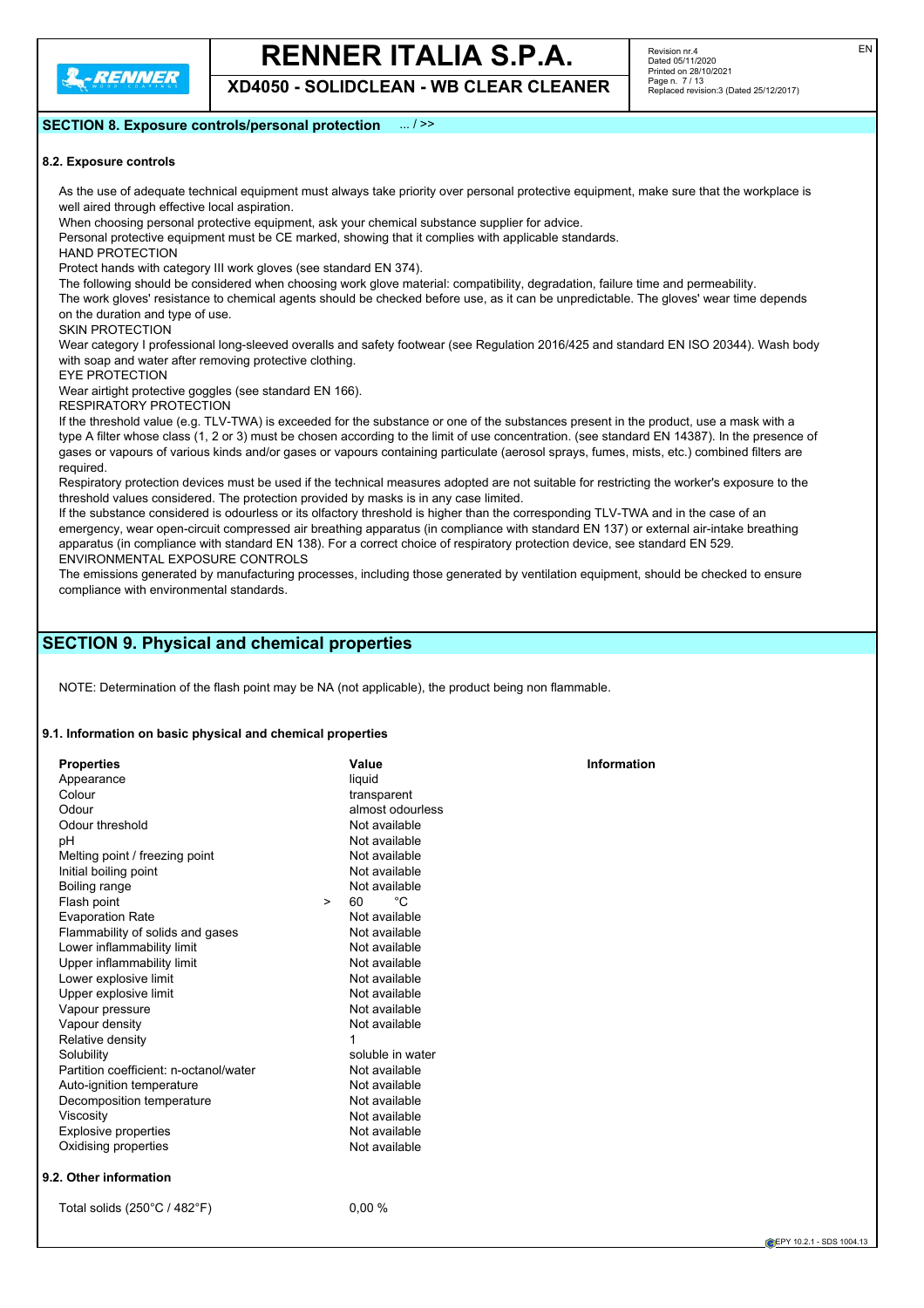

**XD4050 - SOLIDCLEAN - WB CLEAR CLEANER**

Revision nr.4 Dated 05/11/2020 Printed on 28/10/2021 Page n. 8 / 13 Replaced revision:3 (Dated 25/12/2017)

# **SECTION 9. Physical and chemical properties** ... / >>

VOC (Directive 2010/75/EC) : 6,00 % - 60,00 g/litre<br>VOC (volatile carbon) : 6,00 % - 34,33 g/litre VOC (volatile carbon) :

# **SECTION 10. Stability and reactivity**

### **10.1. Reactivity**

There are no particular risks of reaction with other substances in normal conditions of use.

DIPROPYLENE GLYCOL MONOMETHYL ETHER Forms peroxides with: air.

### **10.2. Chemical stability**

The product is stable in normal conditions of use and storage.

### **10.3. Possibility of hazardous reactions**

The vapours may also form explosive mixtures with the air.

DIPROPYLENE GLYCOL MONOMETHYL ETHER May react violently with: strong oxidising agents.

### **10.4. Conditions to avoid**

Avoid overheating. Avoid bunching of electrostatic charges. Avoid all sources of ignition.

DIPROPYLENE GLYCOL MONOMETHYL ETHER Avoid exposure to: sources of heat.Possibility of explosion. **10.5. Incompatible materials**

Information not available

# **10.6. Hazardous decomposition products**

In the event of thermal decomposition or fire, gases and vapours that are potentially dangerous to health may be released.

# **SECTION 11. Toxicological information**

In the absence of experimental data for the product itself, health hazards are evaluated according to the properties of the substances it contains, using the criteria specified in the applicable regulation for classification. It is therefore necessary to take into account the concentration of the individual hazardous substances indicated in section 3, to evaluate the toxicological effects of exposure to the product.

### **11.1. Information on toxicological effects**

Metabolism, toxicokinetics, mechanism of action and other information

Information not available

Information on likely routes of exposure

Information not available

Delayed and immediate effects as well as chronic effects from short and long-term exposure

Information not available

Interactive effects

Information not available

ACUTE TOXICITY

ATE (Inhalation) of the mixture: Not classified (no significant component) ATE (Oral) of the mixture:<br>ATE (Dermal) of the mixture: Not classified (no significant component)<br>Not classified (no significant component) Not classified (no significant component)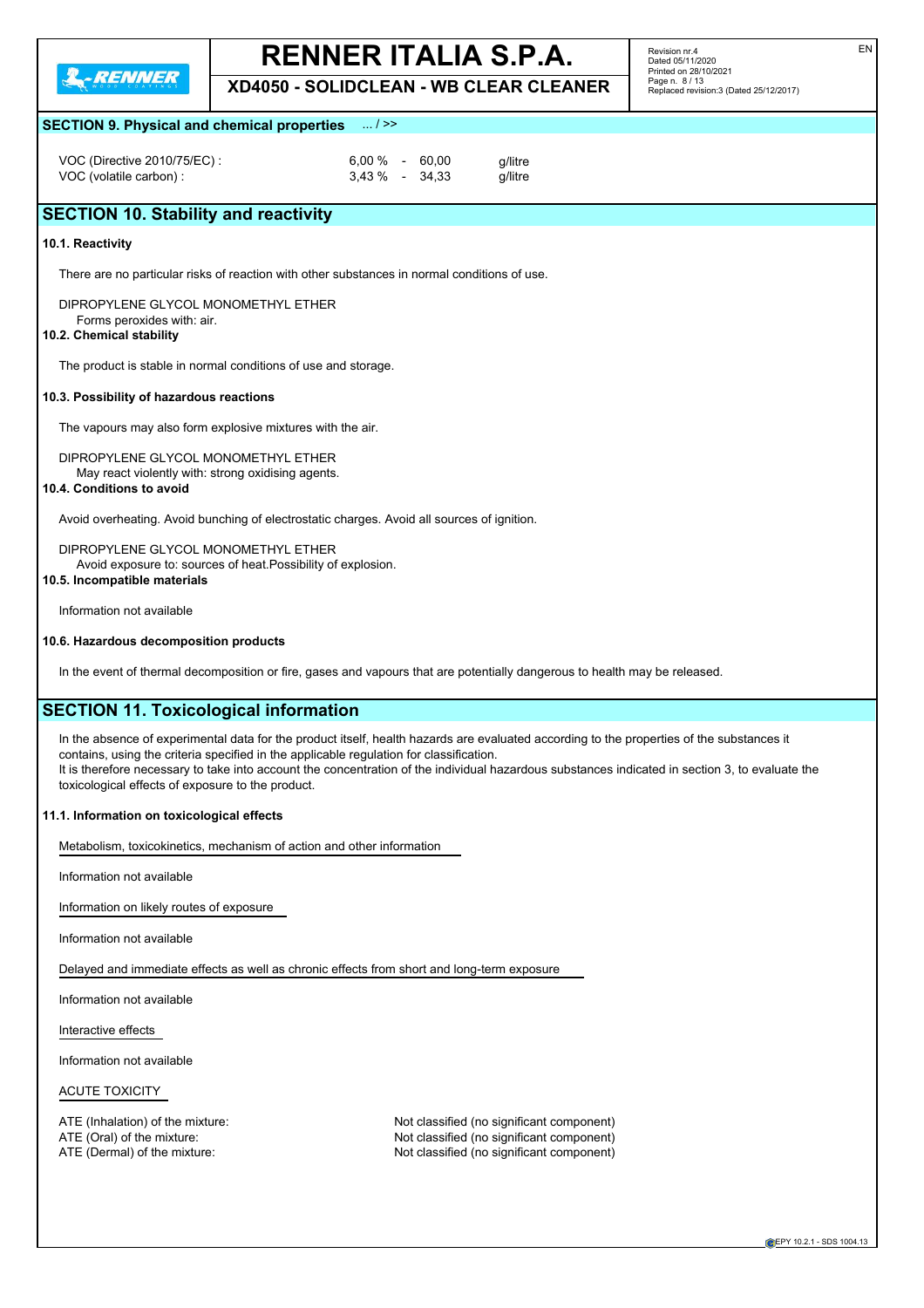

**XD4050 - SOLIDCLEAN - WB CLEAR CLEANER**

Revision nr.4 Dated 05/11/2020 Printed on 28/10/2021 Page n. 9 / 13 Replaced revision:3 (Dated 25/12/2017)

# **SECTION 11. Toxicological information** ... / >>

| DIPROPYLENE GLYCOL MONOMETHYL ETHER                                                |              |
|------------------------------------------------------------------------------------|--------------|
| LD50 (Oral)                                                                        | > 5000 mg/kg |
| LD50 (Dermal)                                                                      | 9510 mg/kg   |
|                                                                                    |              |
| PROPAN-2-OL                                                                        |              |
| LD50 (Oral)                                                                        | > 2000 mg/kg |
| LD50 (Dermal)                                                                      | > 2000 mg/kg |
| LC50 (Inhalation)                                                                  | 72,6 mg/l/4h |
|                                                                                    |              |
| Mixture of: 5-chloro-2-methyl-2h-isothiazol-3-one and 2-methyl-2h-isothiazol-3-one |              |
| methyl- 2H- isothiazol- 3-one (3:1)                                                |              |

methyl- 2H- isothiazol- 3-one (3:1) LD50 (Oral) 66 mg/kg LD50 (Dermal) 141 mg/kg LC50 (Inhalation) 0,17 mg/l/4h

## SKIN CORROSION / IRRITATION

Does not meet the classification criteria for this hazard class

#### SERIOUS EYE DAMAGE / IRRITATION

Does not meet the classification criteria for this hazard class

#### RESPIRATORY OR SKIN SENSITISATION

May produce an allergic reaction. Contains: Mixture of: 5-chloro-2-methyl-2h-isothiazol-3-one and 2-methyl-2h-isothiazol-3-one methyl- 2H- isothiazol- 3-one (3:1)

# GERM CELL MUTAGENICITY

Does not meet the classification criteria for this hazard class

# CARCINOGENICITY

Does not meet the classification criteria for this hazard class

### REPRODUCTIVE TOXICITY

Does not meet the classification criteria for this hazard class

# STOT - SINGLE EXPOSURE

Does not meet the classification criteria for this hazard class

### STOT - REPEATED EXPOSURE

Does not meet the classification criteria for this hazard class

# ASPIRATION HAZARD

Does not meet the classification criteria for this hazard class

# **SECTION 12. Ecological information**

Use this product according to good working practices. Avoid littering. Inform the competent authorities, should the product reach waterways or contaminate soil or vegetation.

# **12.1. Toxicity**

| DIPROPYLENE GLYCOL MONOMETHYL ETHER     |                                                |
|-----------------------------------------|------------------------------------------------|
| LC50 - for Fish                         | > 1000 mg/l/96h Poecillia reticulata           |
| EC50 - for Crustacea                    | 1919 mg/l/48h Daphnia magna                    |
| EC50 - for Algae / Aguatic Plants       | > 969 mg/l/72h Pseudokirchneriella subcapitata |
| Chronic NOEC for Crustacea              | > 0.5 mg/l Daphnia magna                       |
| Chronic NOEC for Algae / Aquatic Plants | 969 mg/l Pseudokirchneriella subcapitata       |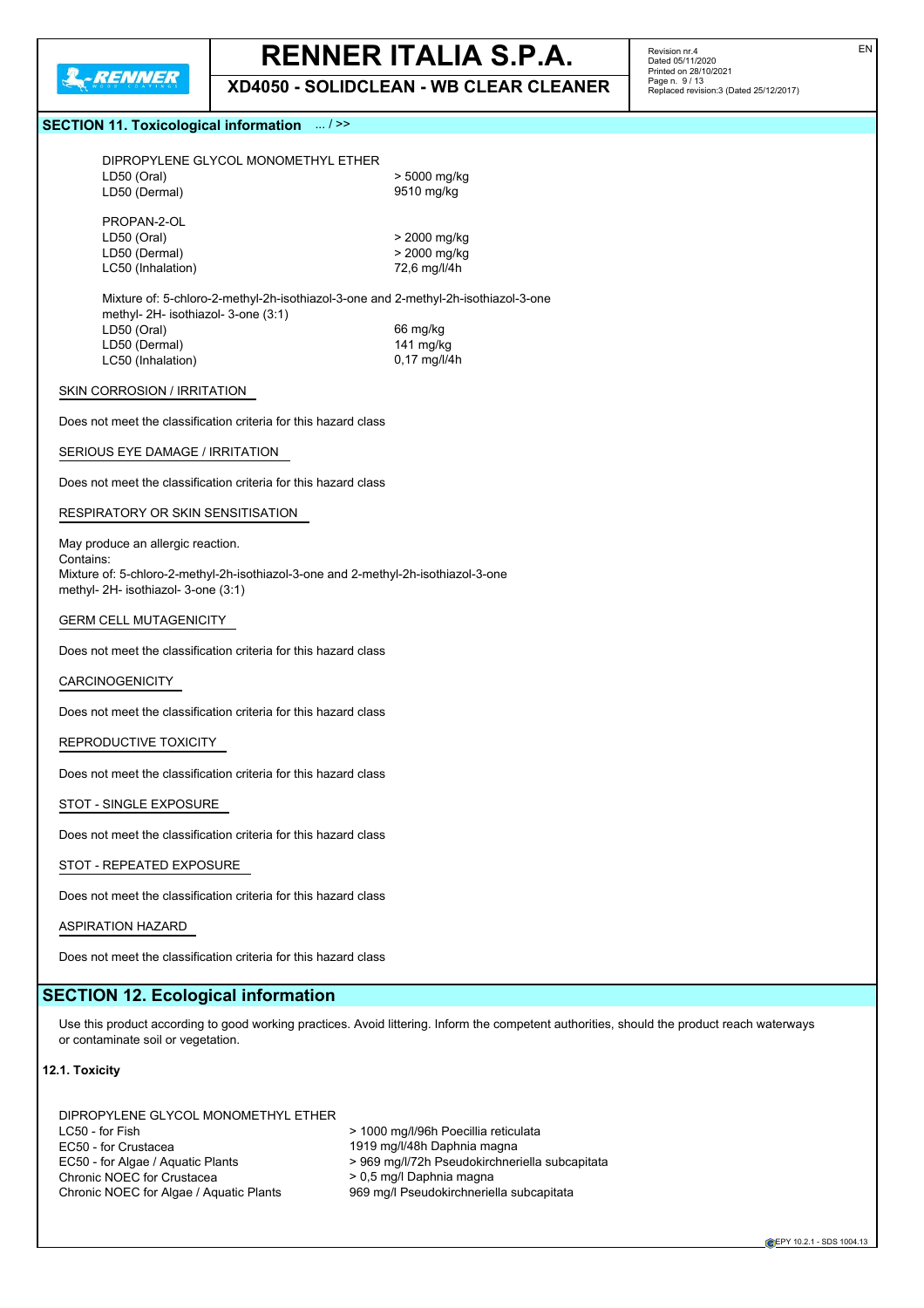

**XD4050 - SOLIDCLEAN - WB CLEAR CLEANER**

Revision nr.4 Dated 05/11/2020 Printed on 28/10/2021 Page n. 10 / 13 Replaced revision:3 (Dated 25/12/2017)

# **SECTION 12. Ecological information** ... / >>

| PROPAN-2-OL<br>LC50 - for Fish<br>EC50 - for Crustacea                                                                                              | 9640 mg/l/96h Pimephales promelas<br>13299 mg/l/48h Daphnia magna                                                          |
|-----------------------------------------------------------------------------------------------------------------------------------------------------|----------------------------------------------------------------------------------------------------------------------------|
| EC50 - for Algae / Aquatic Plants                                                                                                                   | > 1000 mg/l/72h Scenedesmus quadricauda                                                                                    |
| Mixture of: 5-chloro-2-methyl-2h-isothiazol-3-one and 2-methyl-2h-isothiazol-3-one<br>methyl- 2H- isothiazol- 3-one (3:1)                           |                                                                                                                            |
| LC50 - for Fish                                                                                                                                     | 0,188 mg/l/96h Oncorhynchus mykiss                                                                                         |
| EC50 - for Crustacea<br>EC50 - for Algae / Aquatic Plants                                                                                           | 0,16 mg/l/48h Daphnia magna<br>0,0052 mg/l/72h Skeletonema costatum                                                        |
| Chronic NOEC for Fish                                                                                                                               | 0,098 mg/l Oncorhynchus mykiss (28 d)                                                                                      |
| Chronic NOEC for Crustacea<br>Chronic NOEC for Algae / Aquatic Plants                                                                               | 0,004 mg/l Daphnia magna (21 d)<br>0,0012 mg/l Skeletonema costatum                                                        |
| 12.2. Persistence and degradability                                                                                                                 |                                                                                                                            |
| DIPROPYLENE GLYCOL MONOMETHYL ETHER                                                                                                                 |                                                                                                                            |
| Solubility in water                                                                                                                                 | 1000 - 10000 mg/l                                                                                                          |
| Rapidly degradable                                                                                                                                  |                                                                                                                            |
| PROPAN-2-OL<br>Rapidly degradable                                                                                                                   |                                                                                                                            |
| Mixture of: 5-chloro-2-methyl-2h-isothiazol-3-one and 2-methyl-2h-isothiazol-3-one<br>methyl- 2H- isothiazol- 3-one (3:1)<br>NOT rapidly degradable |                                                                                                                            |
| 12.3. Bioaccumulative potential                                                                                                                     |                                                                                                                            |
| DIPROPYLENE GLYCOL MONOMETHYL ETHER<br>Partition coefficient: n-octanol/water                                                                       | 0,0043                                                                                                                     |
|                                                                                                                                                     |                                                                                                                            |
| PROPAN-2-OL<br>Partition coefficient: n-octanol/water                                                                                               | 0,05                                                                                                                       |
| 12.4. Mobility in soil                                                                                                                              |                                                                                                                            |
|                                                                                                                                                     |                                                                                                                            |
| DIPROPYLENE GLYCOL MONOMETHYL ETHER<br>Partition coefficient: soil/water                                                                            | 0,28                                                                                                                       |
| 12.5. Results of PBT and vPvB assessment                                                                                                            |                                                                                                                            |
|                                                                                                                                                     | On the basis of available data, the product does not contain any PBT or vPvB in percentage $\geq$ than 0,1%.               |
| 12.6. Other adverse effects                                                                                                                         |                                                                                                                            |
| Information not available                                                                                                                           |                                                                                                                            |
| <b>SECTION 13. Disposal considerations</b>                                                                                                          |                                                                                                                            |
| 13.1. Waste treatment methods                                                                                                                       |                                                                                                                            |
| Reuse, when possible. Neat product residues should be considered special non-hazardous waste.                                                       |                                                                                                                            |
| CONTAMINATED PACKAGING                                                                                                                              | Disposal must be performed through an authorised waste management firm, in compliance with national and local regulations. |

Contaminated packaging must be recovered or disposed of in compliance with national waste management regulations.

# **SECTION 14. Transport information**

The product is not dangerous under current provisions of the Code of International Carriage of Dangerous Goods by Road (ADR) and by Rail (RID), of the International Maritime Dangerous Goods Code (IMDG), and of the International Air Transport Association (IATA) regulations.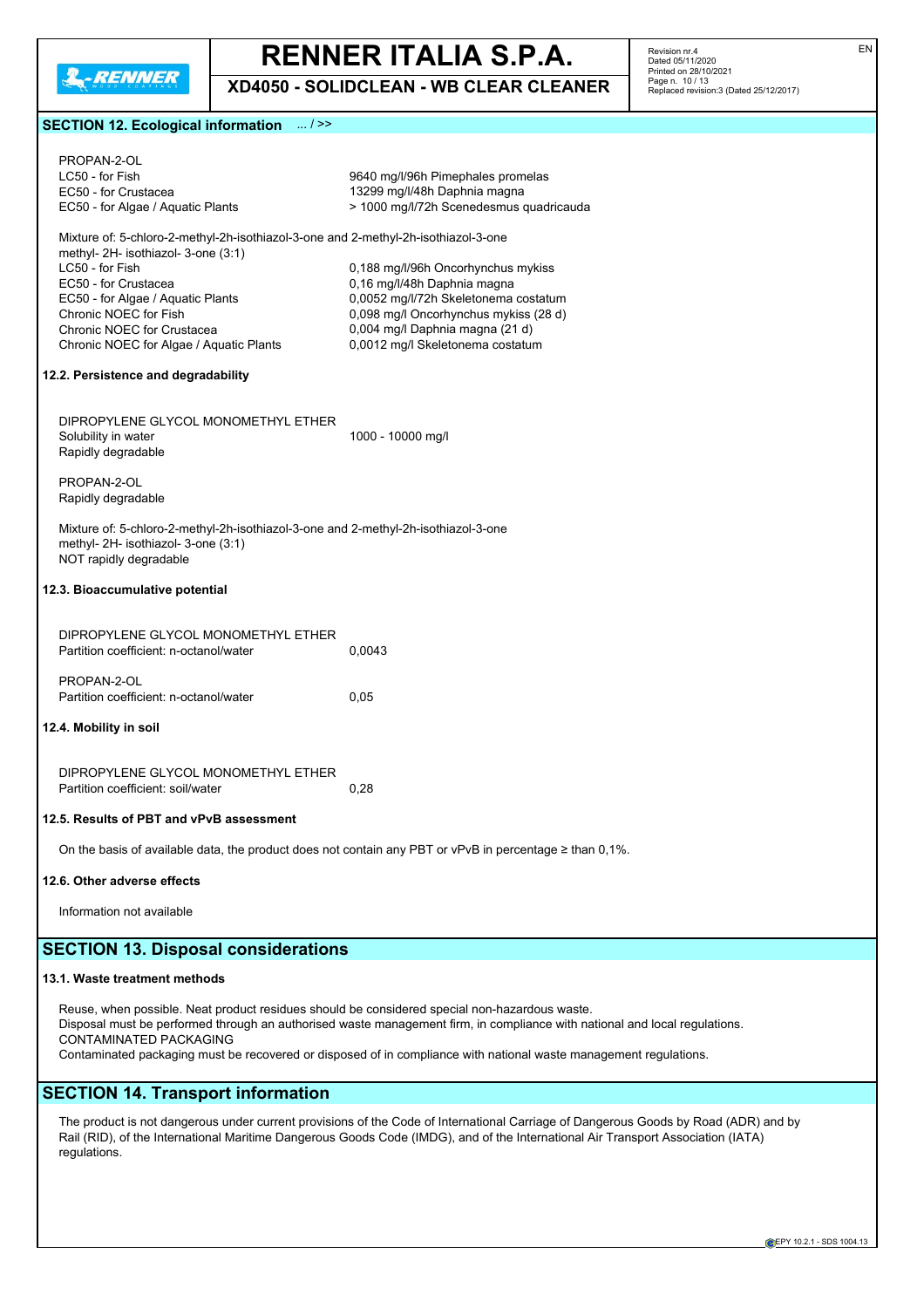**XD4050 - SOLIDCLEAN - WB CLEAR CLEANER**

Revision nr.4 Dated 05/11/2020 Printed on 28/10/2021 Page n. 11 / 13 Replaced revision:3 (Dated 25/12/2017)

# **SECTION 14. Transport information** ... / >>

# **14.1. UN number**

Not applicable

### **14.2. UN proper shipping name**

Not applicable

### **14.3. Transport hazard class(es)**

Not applicable

### **14.4. Packing group**

Not applicable

# **14.5. Environmental hazards**

Not applicable

#### **14.6. Special precautions for user**

Not applicable

# **14.7. Transport in bulk according to Annex II of Marpol and the IBC Code**

Information not relevant

# **SECTION 15. Regulatory information**

Only for uses exempt from EU DIRECTIVE 2004/42/CE.

#### **15.1. Safety, health and environmental regulations/legislation specific for the substance or mixture**

Seveso Category - Directive 2012/18/EC: None

| Restrictions relating to the product or contained substances pursuant to Annex XVII to EC Regulation 1907/2006 |  |
|----------------------------------------------------------------------------------------------------------------|--|

Product Point 40

Substances in Candidate List (Art. 59 REACH) On the basis of available data, the product does not contain any SVHC in percentage  $\geq$  than 0,1%.

Substances subject to authorisation (Annex XIV REACH)

None

Substances subject to exportation reporting pursuant to (EC) Reg. 649/2012:

None

Substances subject to the Rotterdam Convention: None

Substances subject to the Stockholm Convention: **None** 

Healthcare controls Information not available EN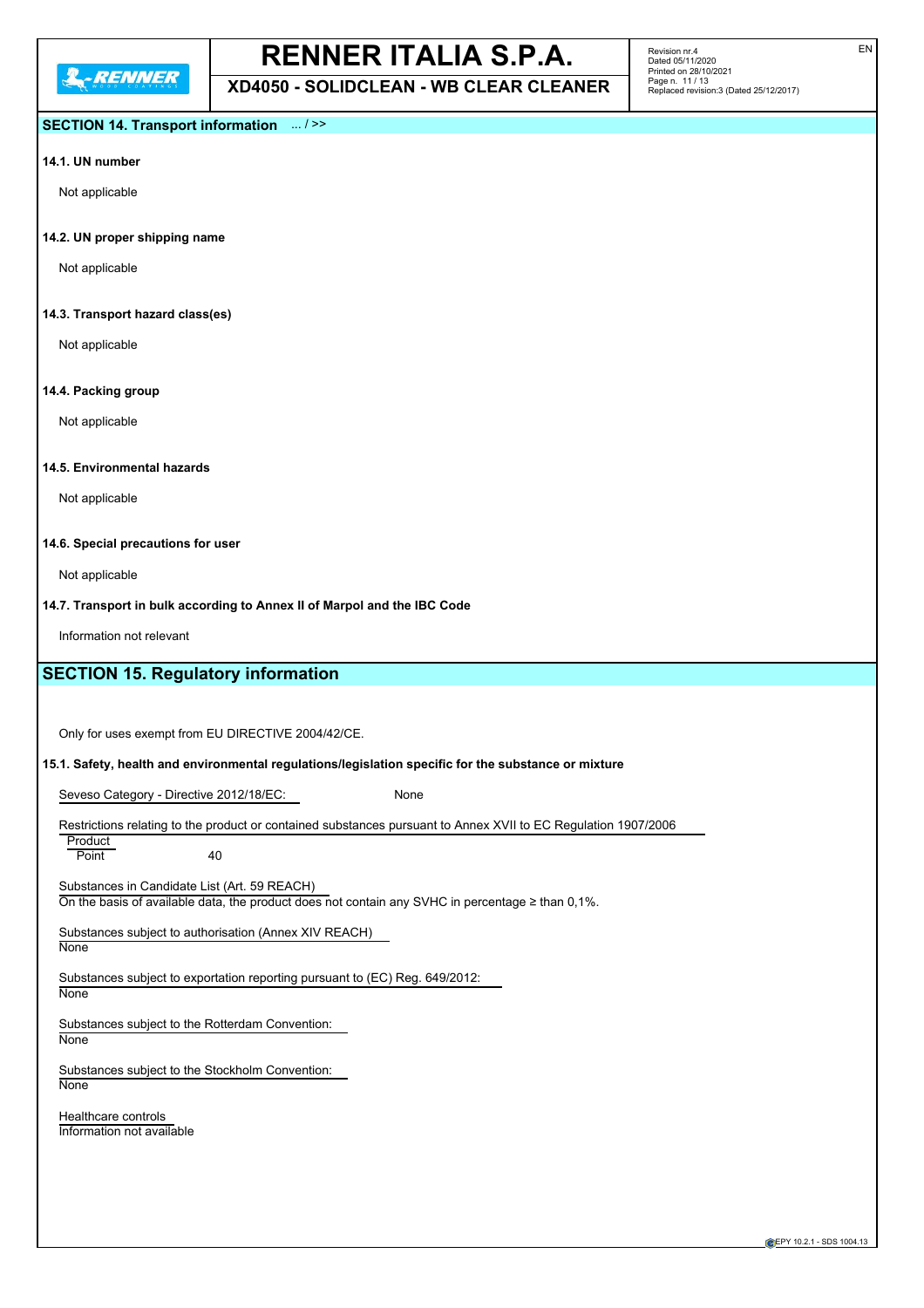**XD4050 - SOLIDCLEAN - WB CLEAR CLEANER**

Revision nr.4 Dated 05/11/2020 Printed on 28/10/2021 Page n. 12 / 13 Replaced revision:3 (Dated 25/12/2017)

# **SECTION 15. Regulatory information** ... / >>

# **15.2. Chemical safety assessment**

A chemical safety assessment has not been performed for the preparation/for the substances indicated in section 3.

# **SECTION 16. Other information**

Text of hazard (H) indications mentioned in section 2-3 of the sheet:

| Flam. Liq. 2             | Flammable liquid, category 2                                       |
|--------------------------|--------------------------------------------------------------------|
| Acute Tox. 2             | Acute toxicity, category 2                                         |
| Acute Tox. 3             | Acute toxicity, category 3                                         |
| Skin Corr. 1B            | Skin corrosion, category 1B                                        |
| Eye Irrit. 2             | Eye irritation, category 2                                         |
| <b>Skin Sens. 1</b>      | Skin sensitization, category 1                                     |
| STOT SE 3                | Specific target organ toxicity - single exposure, category 3       |
| <b>Aquatic Acute 1</b>   | Hazardous to the aquatic environment, acute toxicity, category 1   |
| <b>Aquatic Chronic 1</b> | Hazardous to the aquatic environment, chronic toxicity, category 1 |
| H225                     | Highly flammable liquid and vapour.                                |
| H310                     | Fatal in contact with skin.                                        |
| H330                     | Fatal if inhaled.                                                  |
| H301                     | Toxic if swallowed.                                                |
| H314                     | Causes severe skin burns and eye damage.                           |
| H319                     | Causes serious eye irritation.                                     |
| H317                     | May cause an allergic skin reaction.                               |
| H336                     | May cause drowsiness or dizziness.                                 |
| H400                     | Very toxic to aquatic life.                                        |
| H410                     | Very toxic to aquatic life with long lasting effects.              |
| <b>EUH210</b>            | Safety data sheet available on request.                            |
|                          |                                                                    |

LEGEND:

- ADR: European Agreement concerning the carriage of Dangerous goods by Road
- CAS NUMBER: Chemical Abstract Service Number
- CE50: Effective concentration (required to induce a 50% effect)
- CE NUMBER: Identifier in ESIS (European archive of existing substances)
- CLP: EC Regulation 1272/2008
- DNEL: Derived No Effect Level
- EmS: Emergency Schedule
- GHS: Globally Harmonized System of classification and labeling of chemicals
- IATA DGR: International Air Transport Association Dangerous Goods Regulation
- IC50: Immobilization Concentration 50%
- IMDG: International Maritime Code for dangerous goods
- IMO: International Maritime Organization
- INDEX NUMBER: Identifier in Annex VI of CLP
- LC50: Lethal Concentration 50%
- LD50: Lethal dose 50%
- OEL: Occupational Exposure Level
- PBT: Persistent bioaccumulative and toxic as REACH Regulation
- PEC: Predicted environmental Concentration
- PEL: Predicted exposure level
- PNEC: Predicted no effect concentration
- REACH: EC Regulation 1907/2006
- RID: Regulation concerning the international transport of dangerous goods by train
- TLV: Threshold Limit Value
- TLV CEILING: Concentration that should not be exceeded during any time of occupational exposure.
- TWA STEL: Short-term exposure limit
- TWA: Time-weighted average exposure limit
- VOC: Volatile organic Compounds
- vPvB: Very Persistent and very Bioaccumulative as for REACH Regulation
- WGK: Water hazard classes (German).

# GENERAL BIBLIOGRAPHY

- 1. Regulation (EC) 1907/2006 (REACH) of the European Parliament
- 2. Regulation (EC) 1272/2008 (CLP) of the European Parliament
- 3. Regulation (EU) 790/2009 (I Atp. CLP) of the European Parliament
- 4. Regulation (EU) 2015/830 of the European Parliament
- 5. Regulation (EU) 286/2011 (II Atp. CLP) of the European Parliament
- 6. Regulation (EU) 618/2012 (III Atp. CLP) of the European Parliament